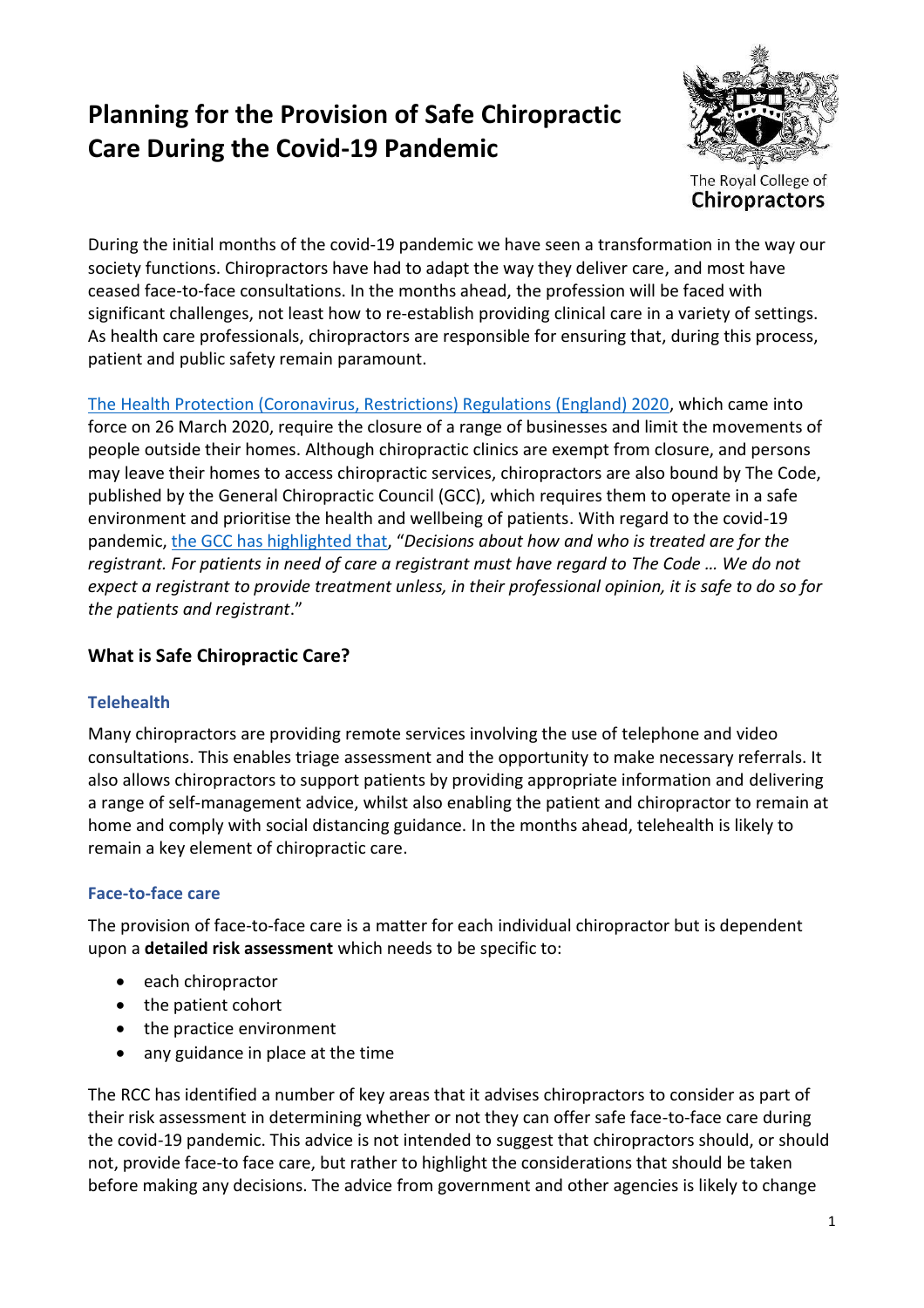over time as the course of the covid-19 pandemic evolves. Therefore, any risk assessment should be reviewed regularly, and consideration given to either strengthening or relaxing clinic policies. Chiropractors' professional associations will be in a position to provide detailed guidance on aspects of this risk assessment.

There is a legal obligation on the clinic owner and/or employer to address risk assessment in a number of areas. However, there is also a duty and responsibility for all individual registered chiropractors not to provide face-to-face care unless, in their professional opinion, it is safe to do so for their patients and themselves.

# **Risk Assessment Considerations for Face-to-Face Care During the Covid-19 Pandemic**

*The considerations for risk assessment and the subsequent decisions that are made will be specific to each clinical environment. As such, this list should not be taken as exhaustive, but as a guide to the areas that need to be addressed and should be reviewed regularly.*

# **1. Professional Responsibilities**

## **Professional Indemnity Insurance**

• consider whether **professional indemnity insurance** is valid under the circumstances in which you are practising, and with the arrangements that you have in place (following the advice of your professional association)

#### **Regulatory Compliance**

• consider how you are going to monitor and ensure compliance with the **requirements** of regulatory and professional bodies *(e.g. central government, PHE, HSE, GCC, professional associations)*

# **2. The Patient**

#### **Covid-19 Status**

- consider how to determine the **risk status** of patients *(are they in the [shielding or vulnerable group\)](https://www.gov.uk/government/publications/guidance-on-shielding-and-protecting-extremely-vulnerable-persons-from-covid-19/guidance-on-shielding-and-protecting-extremely-vulnerable-persons-from-covid-19)* and for which risk groups, if any, special measures should be arranged or face-to-face care excluded
- consider how to assess whether patients are **living with, or caring for**, someone in a vulnerable group and whether, if any, special measures should be arranged, or face-to-face care excluded
- consider how to assess patients for potential **[covid-19 symptoms](https://www.nhs.uk/conditions/coronavirus-covid-19/check-if-you-have-coronavirus-symptoms/)**, both remotely and at presentation, and what criteria will be used to either offer or exclude them from face-to-face care
- consider how to assess whether patients have been in **contact** with a confirmed case of covid-19 and what criteria, if any, will be used to either offer or exclude them from face-to-face care

# **Clinical Need**

- consider how to **triage** patients prior to the possibility of inviting them for face-to-face care
- consider how to assess whether patients are **amenable to remote support** and self-management advice and whether this approach would be safer and in their best interests
- consider how to assess whether patients have **acute care needs** and whether face-to-face care is necessary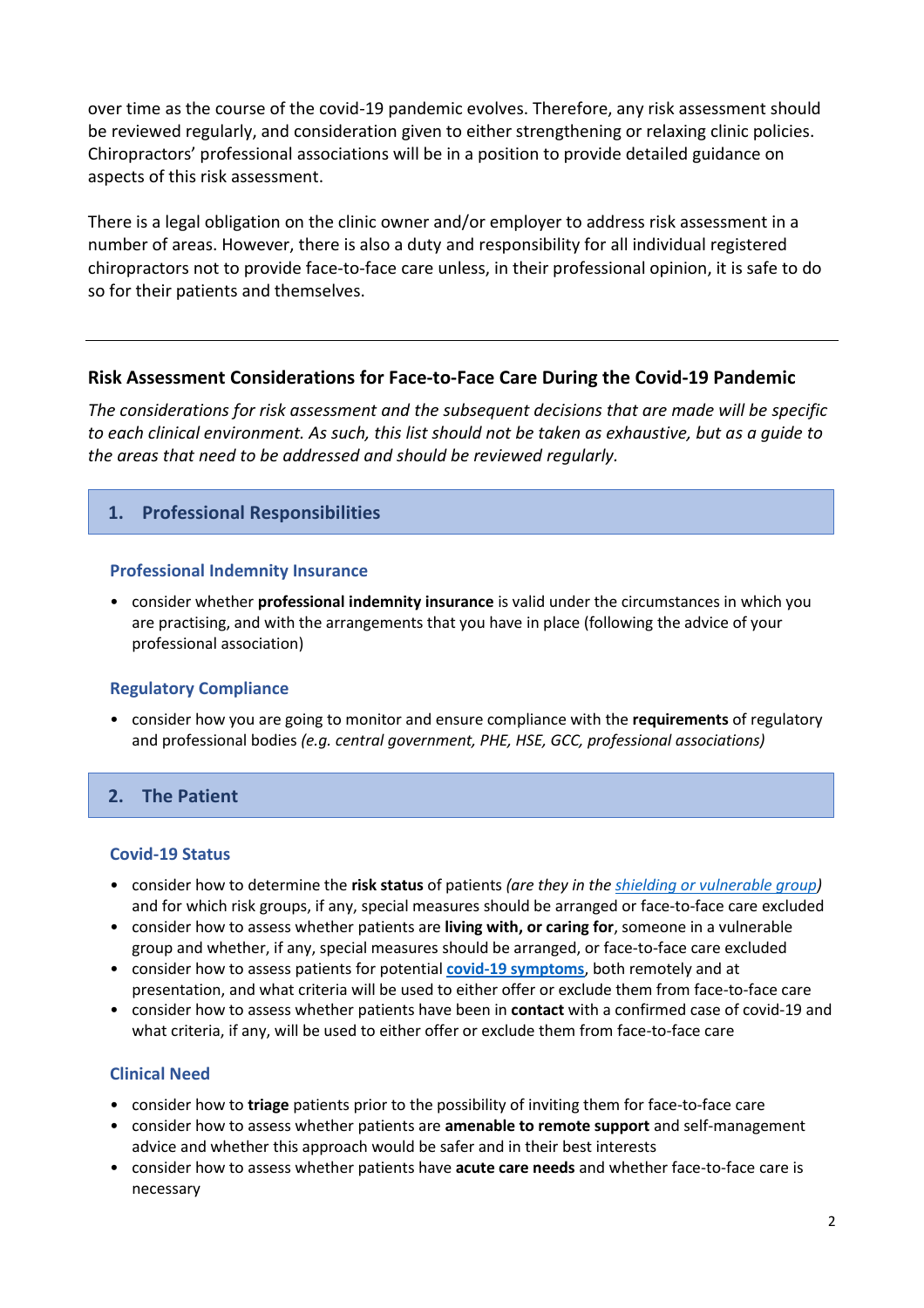• consider how to assess patients for significant **psychosocial factors** and, if present, whether face-toface care is necessary to best support them

#### **3. Clinic Staff** *(including chiropractors)*

#### **Health and Vulnerability**

- consider how to assess the **risk status** and underlying health needs of staff (and/or vulnerable family members) and how best to support them
- consider how staff should **[self-monitor](https://www.nhs.uk/conditions/coronavirus-covid-19/check-if-you-have-coronavirus-symptoms/)** for potential covid-19 symptoms, or **report contact** with confirmed cases of covid-19, and what actions should be taken in such circumstances
- consider how to assess the individual **attitudes to risk** of staff, and how best to support them

#### **4. Practice Environment**

#### **Social Distancing**

- consider how to **comply** wit[h government advice on social distancing](https://www.gov.uk/government/publications/covid-19-guidance-on-social-distancing-and-for-vulnerable-people/guidance-on-social-distancing-for-everyone-in-the-uk-and-protecting-older-people-and-vulnerable-adults)
- consider how best to manage patients **waiting arrangements** *(e.g. outside, in their car)*
- consider how best to manage **movement around the clinic** *(e.g. floor marking, toilet facilities)*
- consider how best to **protect administrative staff** *(e.g. screens, PPE)*

#### **Hygiene and Cleaning**

- consider what is the most suitable **cleaning equipment** and **cleaning/disinfection agents**
- consider what **[cleaning requirements](https://www.gov.uk/government/publications/wn-cov-guidance-for-primary-care/wn-cov-interim-guidance-for-primary-care#environmental-cleaning-following-a-possible-case)** are necessary *(e.g. common contact points, clinical furniture, equipment)*, how frequently it is required, and who is responsible for carrying it out
- consider what **clothing** is appropriate for staff to wear, and what arrangements are necessary to limit the potential spread of infection to or from the clinic
- consider the provision of **hand sanitiser** and hand washing facilities and what policies to establish

#### **5. Clinical Care**

#### **Consent**

• consider how to address the issue of **consent**, ensuring that it is fully informed, legally compliant, and fit for purpose during the covid-19 pandemic

#### **Personal Protective Equipment (PPE)**

- consider how to meet your essential responsibility to **comply** with current [Public Health England](https://assets.publishing.service.gov.uk/government/uploads/system/uploads/attachment_data/file/879111/T4_poster_Recommended_PPE_additional_considerations_of_COVID-19.pdf)  [\(PHE\) requirements and specifications](https://assets.publishing.service.gov.uk/government/uploads/system/uploads/attachment_data/file/879111/T4_poster_Recommended_PPE_additional_considerations_of_COVID-19.pdf)
- consider your **current stock** and ongoing availability of the appropriate PPE
- consider procedures for the safe **disposal** of used PPE according to local regulations
- consider how to meet the **concerns** of patients and clinical staff with regard to PPE
- consider **training needs** in the correct use of PPE

#### **Care Modalities**

• consider the selection of assessment methods and treatment modalities to **minimise close contact** with patients (particularly around the face and possible exposure to body fluids)